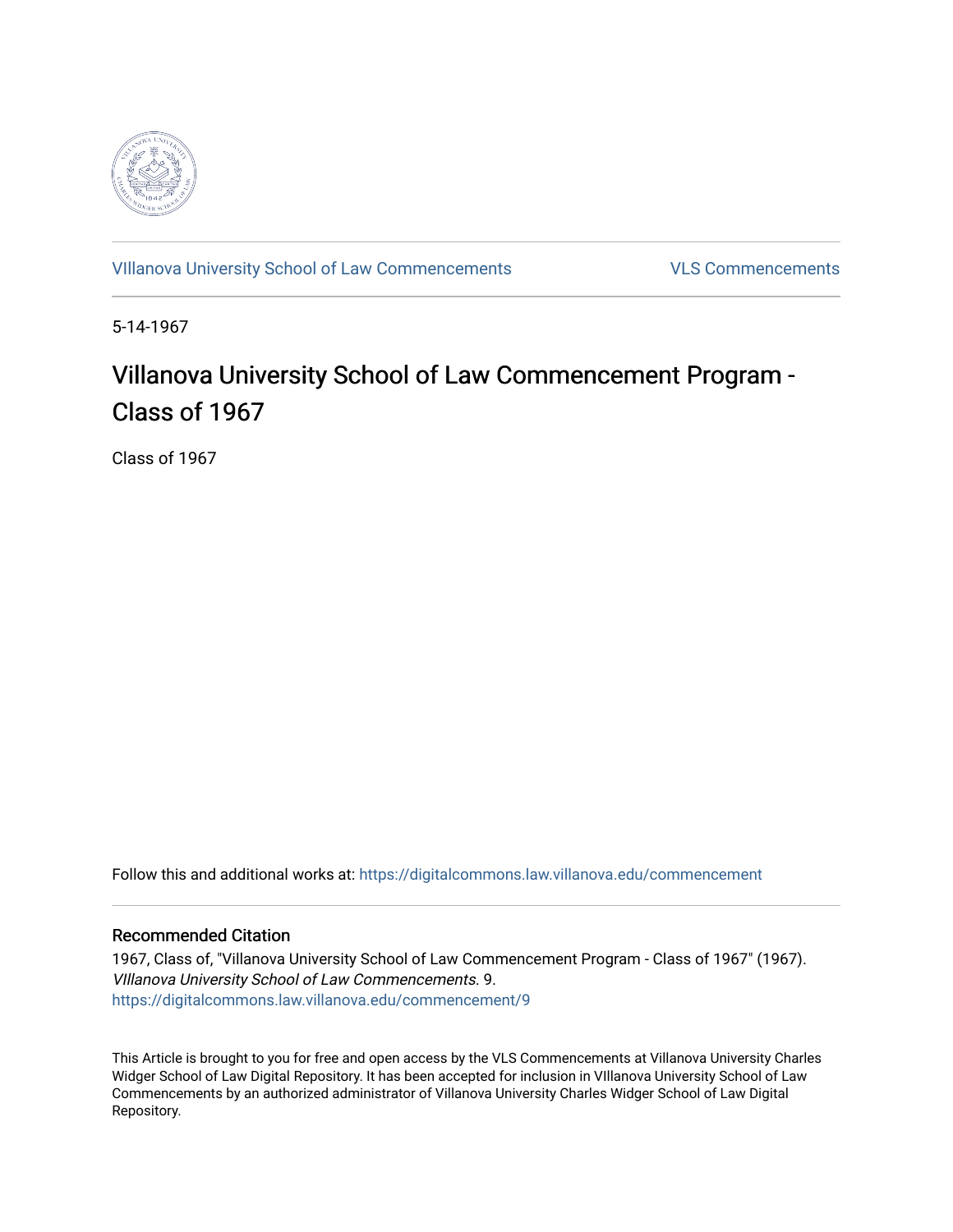# **VIllANOVA UNIVERSITY SCHOOL OF LAW**

# *CLASS DAY*



### **GAREY HALL**

**BACCALAUREATE SUNDAY, MAY FOURTEENTH Nineteen Hundred and Sixty-seven Two-thirty P. M.**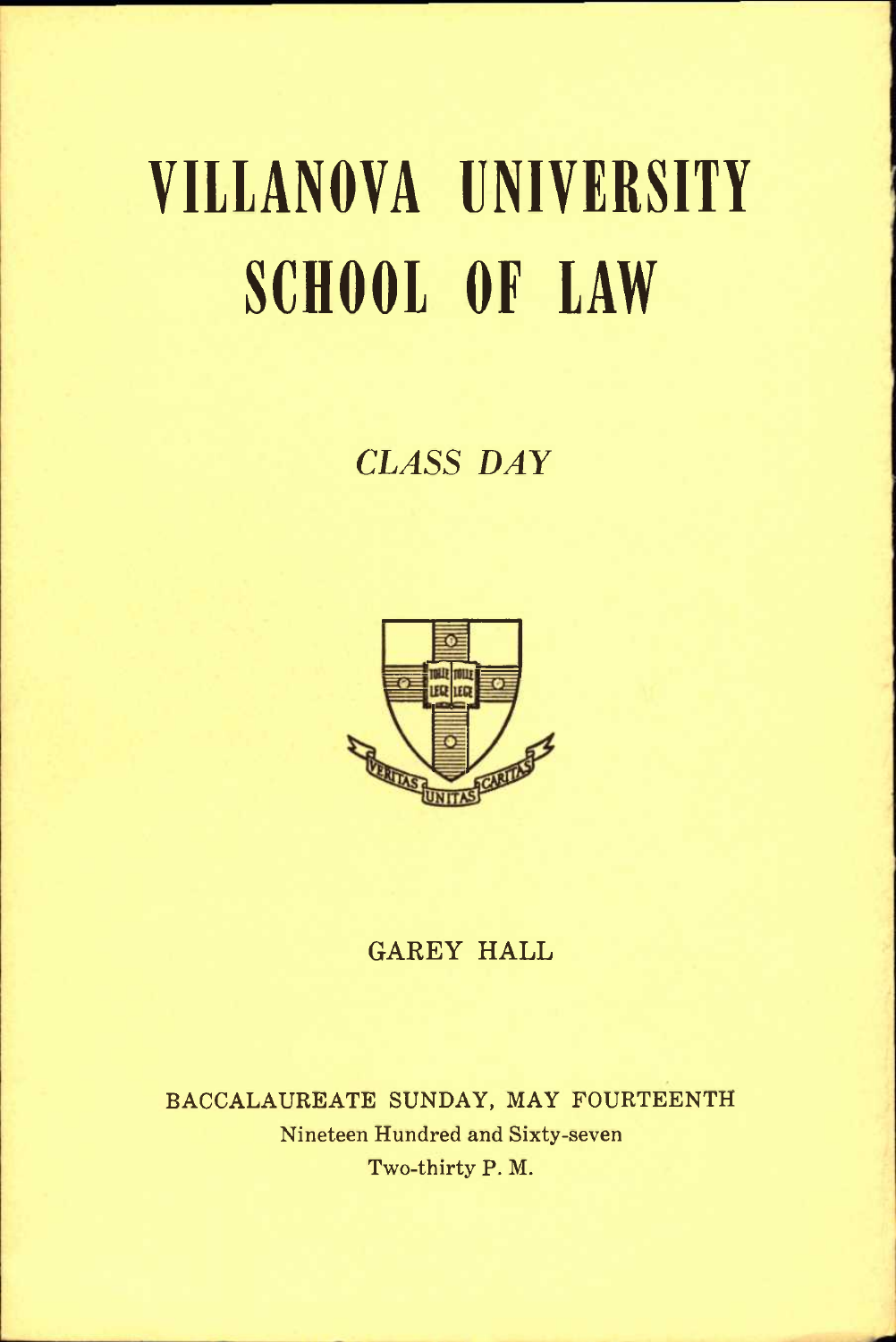# **PROGRAM**

#### THE AWARD OF PRIZES

|                                                                                                                                                               | The Administrative Law Prize  MIRIAM L. GAFNI              |
|---------------------------------------------------------------------------------------------------------------------------------------------------------------|------------------------------------------------------------|
|                                                                                                                                                               | PATRICK J. O'CONNOR                                        |
|                                                                                                                                                               | The Nathan Burkan Memorial Award  PAUL A. KIEFER           |
|                                                                                                                                                               | The Vincent A. Carroll Award  ARTHUR N. BRANDOLPH          |
|                                                                                                                                                               | The Thomas J. Clary Award  RAYMOND T. LETTULE              |
|                                                                                                                                                               | The Hyman-Goodman Award  MARTIN G. MCGUINN, JR.            |
|                                                                                                                                                               |                                                            |
|                                                                                                                                                               | STEPHEN T. SALTZ                                           |
|                                                                                                                                                               | The Lawyers Title Award  RAYMOND T. LETTULE                |
|                                                                                                                                                               | The John J. McDevitt Award  RAYMOND T. LETTULE             |
|                                                                                                                                                               | The Saint Thomas More Society Award  MIRIAM L. GAFNI       |
|                                                                                                                                                               | The Bureau of National Affairs Award  MICHAEL D. GOLDMAN   |
|                                                                                                                                                               | GERALD C. LIBERACE                                         |
|                                                                                                                                                               |                                                            |
|                                                                                                                                                               |                                                            |
| ANTHONY B. AGNEW, JR. PATRICK J. O'CONNOR<br>EDWARD R. MURPHY BARTON A. PASTERNAK<br>ROBERT L. CLAREY DOUGLAS E. FRIEDMAN<br>JOHN B. DAY F. WAYNE JARVIS, JR. |                                                            |
|                                                                                                                                                               | BARTON A. PASTERNAK                                        |
|                                                                                                                                                               |                                                            |
|                                                                                                                                                               |                                                            |
|                                                                                                                                                               | The Rose B. Rinaldi Award  ANTHONY B. AGNEW, JR.           |
|                                                                                                                                                               | RAYMOND T. LETTULE                                         |
|                                                                                                                                                               |                                                            |
|                                                                                                                                                               | The Title Insurance Corporation Award  ARTHUR N. BRANDOLPH |

#### RECOGNITION OF MERITORIOUS SERVICE

The Officers of the Student Bar Association JAMES R. HOWLEY, *President*  WILLIAM J. CLEARY, JR., *Vice-President and Secretary*  JAMES M. COOGAN, *Treasurer* 

The Members of the Honor Board JAMES E. MCERLANE, *Chairman*  GEORGE P. NOEL NELSON J. SACK

The Inter-Club Council EDWARD R. MURPHY, *President*  JEFFREY L. MICHELMAN, *Vice-President*  MICHAEL P. MAGUIRE, *Secretary*  RAYMOND T. LETTULE, *Treasurer*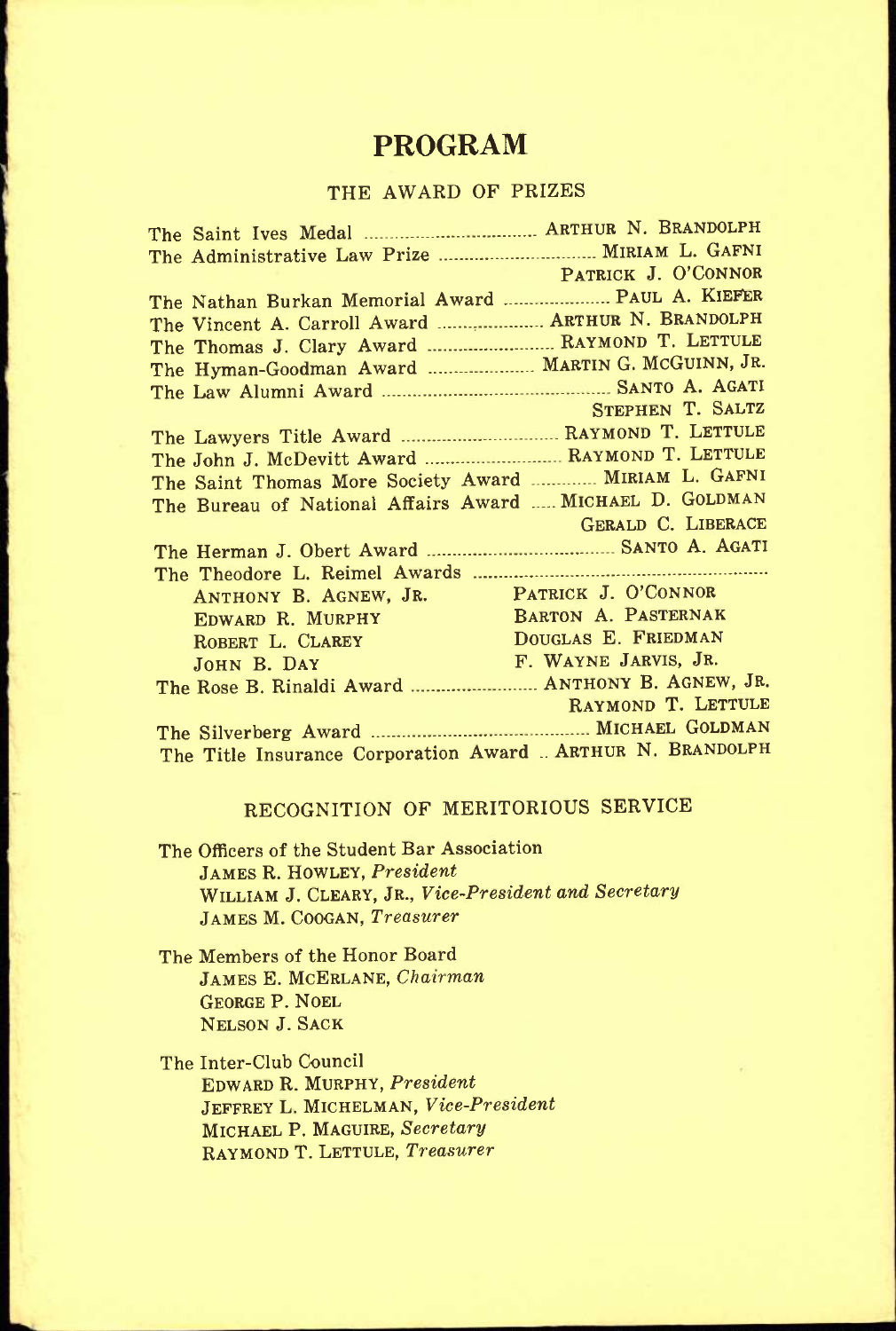The Villanova Docket JOHN F. WILSON, *Editor-in-Chief* 

The Members of the Moot Court Board

JEREMIAH J. CARDAMONE MICHAEL D. COUSINS<br>JOHN J. CUNNINGHAM. III JOHN A. RICCIARDI JOHN J. CUNNINGHAM, III JOHN A. RICCIARDI<br>Cary S. Levinson<br>Stephen T. Saltz CARY S. LEVINSON

ANTHONY B. AGNEW, JR., *Chairman* 

Villanova Law Review Certificates MARTIN G. MCGUINN, JR., *Editor-in-Chief*  EDWIN M. GOLDSMITH, *Article and Book Review Editor*  WILLIAM E. IORIO, *Associate Editor*  LOUIS F. NICHAROT, *Comment Editor*  THOMAS C. CARROLL, *Recent Developments Editor*  ARTHUR N. BRANDOLPH, *Managing Editor* 

#### Editorial Board

WILLIAM E. CHILLAS WILLIAM H. DANNE, JR. ALAN GILBERT ELLIS MIRIAM L. GAFNI MICHAEL D. GOLDMAN

RICHARD G. GREINER PAUL A. KIEFER RAYMOND T. LETTULE JOSEPH F. RICCHIUTI LEE STUART SHERMAN

#### THE ORDER OF THE COIF

ARTHUR N. BRANDOLPH PAUL A. KIEFER **THOMAS C. CARROLL RAYMOND T. LETTULE**<br> **MICHAEL D. GOLDMAN LOUIS F. NICHAROT** MICHAEL D. GOLDMAN LOUIS F. NICHAROT<br>EDWIN M. GOLDSMITH LEE STUART SHERMAN EDWIN M. GOLDSMITH

#### PRESENTATION

The Class Gift; A portrait of Professor J. Edward Collins

Presentation by JAMES R. HOWLEY *President of the Student Bar Association* 

Acceptance of the gift THE REVEREND JOSEPH A. FLAHERTY, O.S.A. *The President of the University* 

Following the exercises tea will be served in the Lounges